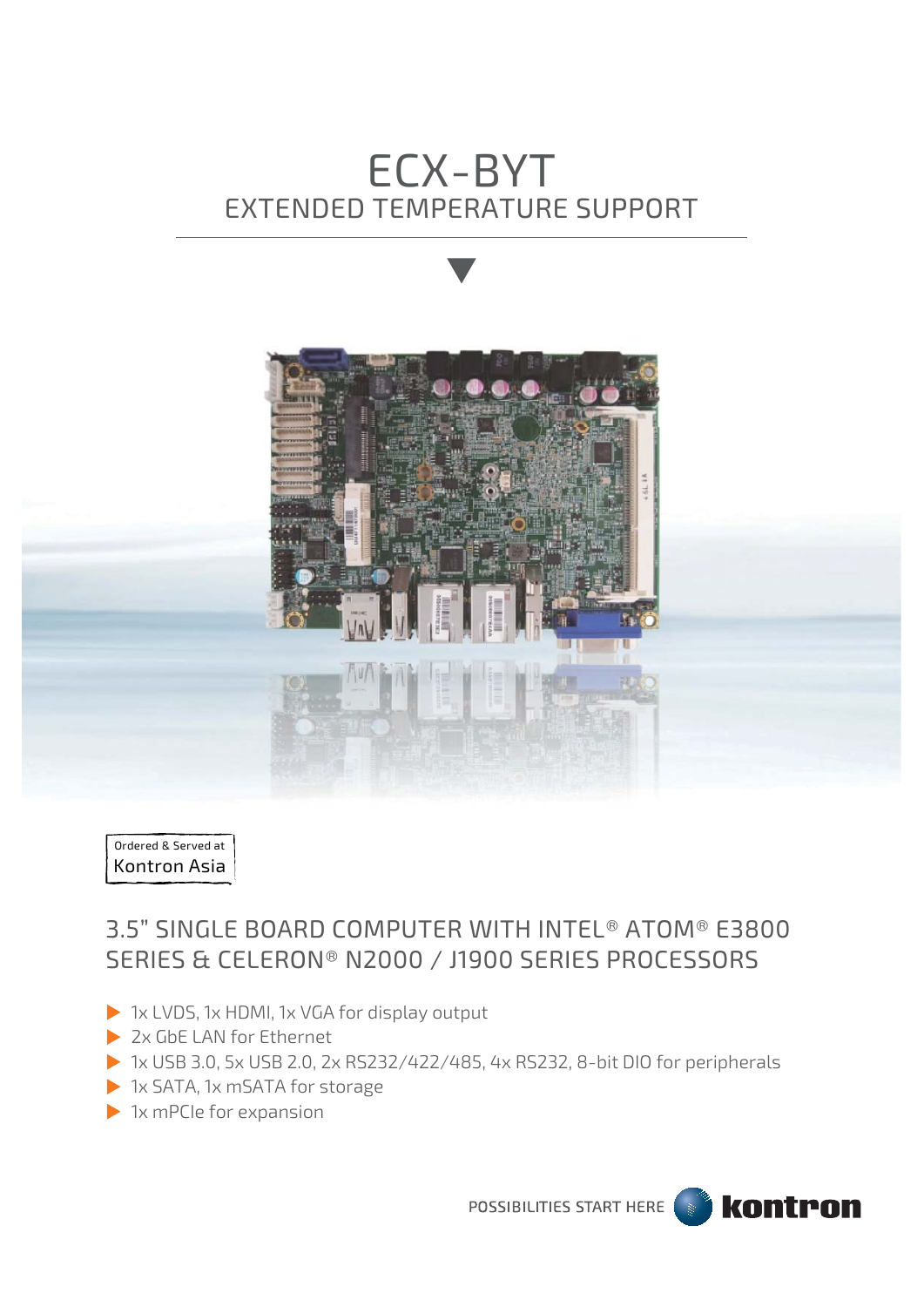RS232/422/485, 4x RS232, 8-bit DIO for peripheral applications, and reserves a mini PCIe slot allowing possible functionality expansion such as SSD storage, Wi-Fi, Bluetooth or 3G / LTE wireless

In addition, extended temperature models are available and allow for operation under extreme high, low or radically fl uctuating

### ECX-BYT

#### 3.5" SINGLE BOARD COMPUTER WITH INTEL® ATOM® E3800 SERIES & CELERON® N2000 / J1000 SERIES PROCESSORS

connection.

ECX-BYT is a 3.5" single board computer equipped with low-power Intel® Atom® E3800 Series & Celeron® N2000 / J1000 Series SoC processors. The ECX-BYT is an ideal platform for integration into a fanless device.

The ECX-BYT features a variety of I/O ports including 1x LVDS, 1x HDMI, 1x VGA, 2x GbE LAN, 1x USB 3.0, 5x USB 2.0, 2x

#### PRODUCT HIGHLIGHTS

- Intel® Atom® E3800 Series & Celeron® N2000 / J1000 Series Processors
- 1x DDR3L SO-DIMM memory socket
- ▶ 1x LVDS 1x HDMI, 1x VGA for display output
- 2x GbE LAN for Ethernet
- ▶ 1x USB 3.0, 5x USB 2.0 for USB device connection
- ▶ 2x RS232/422/485, 4x RS232 for serial device connection
- ▶ 8-bit DIO for device / signal control
- 1x SATA, 1x mSATA for storage
- $\blacktriangleright$  1x mPCIe for expansion
- Extended temperature model available

#### BLOCK DIAGRAM



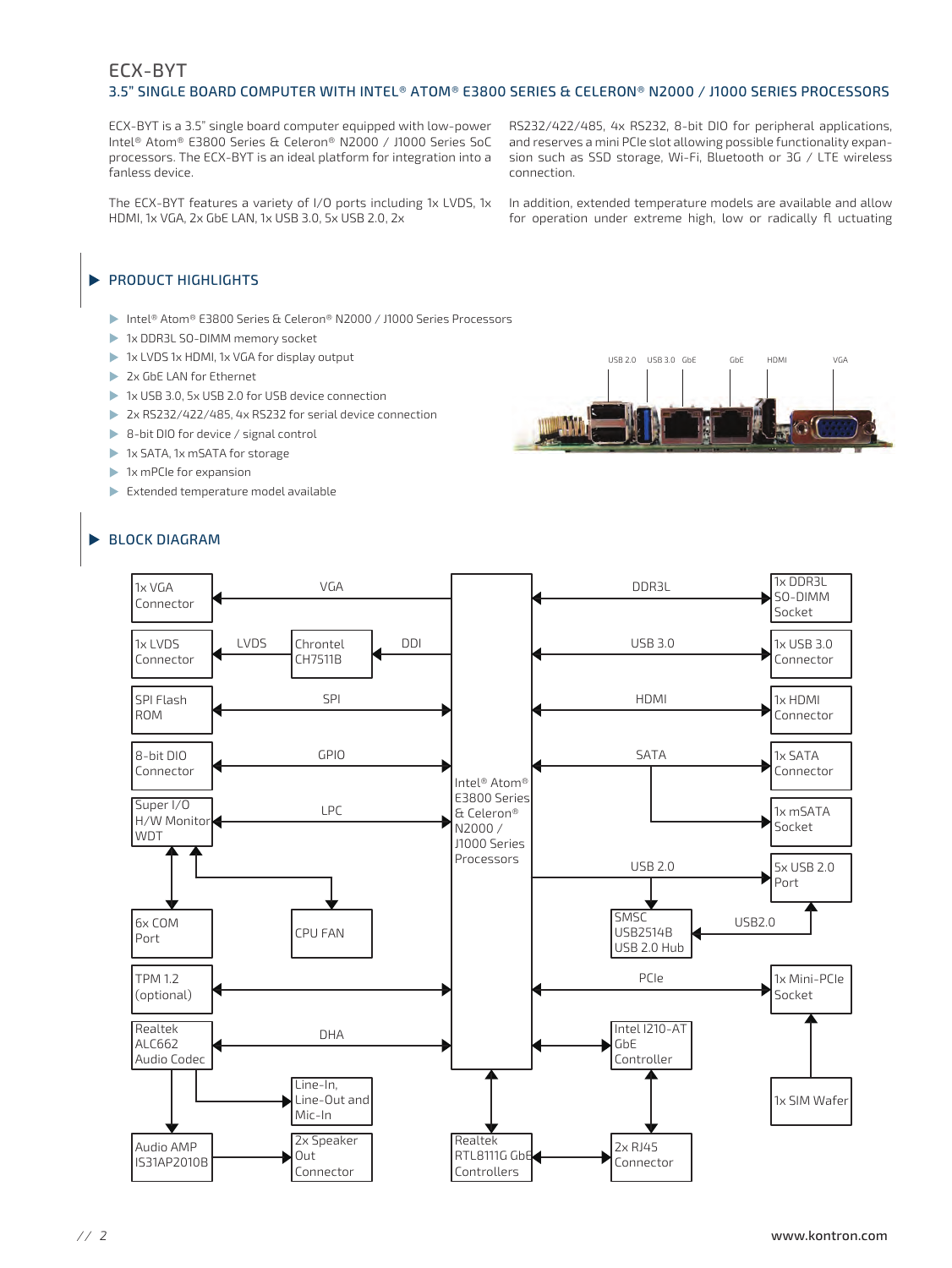## TECHNICAL INFORMATION

| <b>SYSTEM</b>                                    | <b>PROCESSOR</b><br><b>MEMORY</b>                                                     | Intel® Atom® E3845<br>(Ouad Core, 2M Cache, 1.91 GHz, FCBGA1170, 10 W TDP)<br>Intel® Atom® E3825<br>(Dual Core, 1M Cache, 1.33 GHz, FCBGA1170, 6 W TDP)<br>Intel® Celeron® N2807<br>(Dual Core, 1M Cache, up to 2.16 GHz, FCBGA1170, 4.3 W TDP)<br>Intel® Celeron® J1900<br>(Quad Core, 2M Cache, up to 2.42 GHz, FCBGA1170, 10 W TDP)<br>1x DDR3L 1333 SO-DIMM up to 8 GByte (E3845 & J1900)<br>1x DDR3L 1067 SO-DIMM up to 8 GByte (E3825)<br>1x DDR3L 1333 SO-DIMM up to 4 GByte (N2807) |
|--------------------------------------------------|---------------------------------------------------------------------------------------|---------------------------------------------------------------------------------------------------------------------------------------------------------------------------------------------------------------------------------------------------------------------------------------------------------------------------------------------------------------------------------------------------------------------------------------------------------------------------------------------|
| <b>VIDEO</b>                                     | <b>GRAPHICS</b><br><b>DISPLAY INTERFACE</b><br>MULTIPLE DISPLAY                       | Intel <sup>®</sup> HD Graphics<br>1x LVDS (24-bit, 2-ch, 1920 x 1200 @ 60 Hz)<br>1x HDMI (on rear, 1920 x 1080 @ 60 Hz)<br>1x VGA (on rear, 2560 x 1600 @ 60 Hz)<br>Dual                                                                                                                                                                                                                                                                                                                    |
| <b>AUDIO</b>                                     | <b>AUDIO CODEC</b><br><b>AUDIO INTERFACE</b>                                          | Realtek ALC662<br>2x Speaker-out (3 W)<br>1x Line-in (by header)<br>1x Line-out (by header)<br>1x Mic-in (by header)                                                                                                                                                                                                                                                                                                                                                                        |
| <b>NETWORK CONNECTION</b>                        | <b>ETHERNET</b>                                                                       | 2x GbE LAN (RJ45 on rear, 1x Intel® I210-AT, 1x Realtek RTL8111G)                                                                                                                                                                                                                                                                                                                                                                                                                           |
| PERIPHERAL CONNECTION                            | <b>USB</b><br><b>SERIAL PORT</b><br>OTHER I/Os                                        | $1x$ USB 3.0 (Type A on rear)<br>5x USB 2.0 (2x Type A on rear, 3x by header)<br>2x RS232/422/485 (by header)<br>4x RS232 (by header)<br>1x PS/2 Keyboard/Mouse (by header)<br>1x 8-bit DIO (by header)                                                                                                                                                                                                                                                                                     |
| <b>STORAGE &amp; EXPANSION</b>                   | <b>SATA</b><br>mSATA<br>mPCle<br><b>SIM CARD HOLDER</b>                               | 1x SATA 2.0<br>1x mSATA (full size)<br>1x mPCle (full size)<br>1x SIM Card Cage (by wafer)                                                                                                                                                                                                                                                                                                                                                                                                  |
| <b>POWER</b>                                     | <b>INPUT VOLTAGE</b><br><b>CONNECTOR</b>                                              | <b>DC12V</b><br>1x4-pin Lockable Wafer                                                                                                                                                                                                                                                                                                                                                                                                                                                      |
| <b>FIRMWARE</b>                                  | <b>BIOS</b><br><b>WATCHDOG</b><br>H/W MONITOR<br><b>REAL TIME CLOCK</b><br><b>TPM</b> | AMI uEFI BIOS w/ 64 Mb SPI Flash<br>Programmable WDT to generate system reset event<br>Voltages, Temperatures<br>SoC integrated RTC<br>Optional for models w/ Atom® E3845 (Infineon SLB 9635 TPM 1.2)                                                                                                                                                                                                                                                                                       |
| <b>SYSTEM CONTROL &amp;</b><br><b>MONITORING</b> | <b>FP HEADER</b>                                                                      | 1x Header Reset button, HDD LED & External Speaker<br>1x Header for Power button, Power LED & SM bus<br>1x Header for mPCIe activity LED                                                                                                                                                                                                                                                                                                                                                    |
| <b>COOLING</b>                                   | <b>FAN</b>                                                                            | 1x Wafer for CPU Smart Fan                                                                                                                                                                                                                                                                                                                                                                                                                                                                  |
| <b>SOFTWARE</b>                                  | <b>OS SUPPORT</b>                                                                     | Windows 7, Windows 8, Windows 10, Linux                                                                                                                                                                                                                                                                                                                                                                                                                                                     |
| <b>MECHANICAL</b>                                | DIMENSION (L x W)                                                                     | ECX (146 mm x 105 mm / 5.75" x 4.13")                                                                                                                                                                                                                                                                                                                                                                                                                                                       |
| <b>ENVIRONMENTAL</b>                             | <b>OPERATION TEMPERATURE</b><br>STORAGE TEMPERATURE<br><b>HUMIDITY</b>                | $0 °C ~ 60 °C / 32 °F ~ 140 °F (Standard)$<br>-20 °C ~ 70 °C / -4 °F ~ 158 °F (Extended)<br>-20 °C ~ 80 °C / -4 °F ~ 176 °F (Standard)<br>-40 °C ~ 85 °C / -40 °F ~ 185 °F (Extended)<br>$0\%$ ~ 95 %                                                                                                                                                                                                                                                                                       |
| <b>CERTIFICATION</b>                             | <b>EMC &amp; SAFETY</b>                                                               | CE Class A, FCC Class A                                                                                                                                                                                                                                                                                                                                                                                                                                                                     |